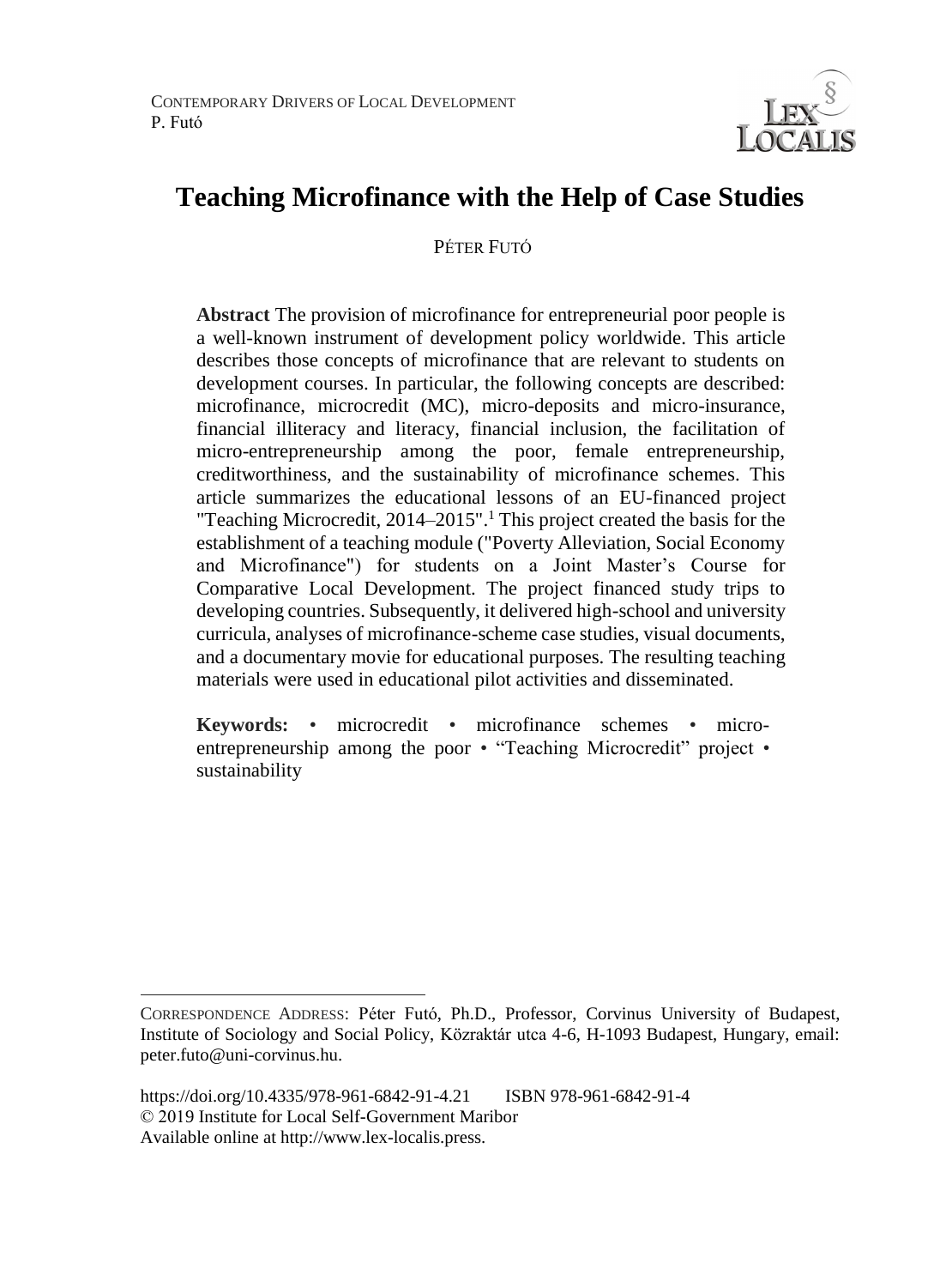354 CONTEMPORARY DRIVERS OF LOCAL DEVELOPMENT P. Futó: Teaching Microfinance with the Help of Case Studies

### **1 A conceptual framework of microfinance**

Approximately 200 million people around the world benefit from microcredit (Ledgerwood *et al.* 2013). Microfinance institutions (MFIs) take many profit-oriented and non-profit forms: credit and savings associations, co- operatives, NGOs, banks, and even various agencies of local and central governments. Universities and think tanks devote considerable research capacity to microfinance in the context of development economics, with special respect to local development, poverty alleviation (Banerjee and Duflo 2006), financial accessibility, financial literacy, small business development and gender equality.

One of the lessons learnt from the "Teaching Microcredit" Project was that university and high school courses devoted to microfinance should rely on a certain conceptual framework. This chapter is devoted to the identification and interpretation of the most important terms related to microfinance provision.

*Microfinance* is a somewhat wider term than microcredit, and is interpreted as a group of financial services that include *microcredit;* i.e., the disbursement of small-scale loans for entrepreneurial purposes. Microcredit is frequently complemented by *saving* services that are accessible to poor people, also called micro-deposit schemes. Further, the repayment of microcredit is frequently facilitated by features of micro-insurance. Additionally, typical microfinance organizations facilitate the management of microcredit by offering community-based *training and consultancy* services and by organizing self-help groups, which always aim at enhancing the financial and entrepreneurial knowledge of clients, and in some cases create networks of clients jointly responsible for the repayment of micro loans.

In teaching microcredit a suitable unit of analysis is the *microcredit scheme,* which is interpreted as the set of rules governing eligibility, guarantees, the disbursement and repayment of microcredit, and the institutional-organizational framework established for implementing these rules. A microcredit scheme is a model which may be applied by several existing and operating microfinance institutions in a particular country. Some of these schemes may be institutionalized as the financial components of agricultural, craft, trade or other sectoral development projects. Other schemes may be utilized by NGOs, banks or other financial institutions that offer small-scale loans to start-up firms, without any sectoral delimitation. The rules and implementing institutions of these schemes may be determined by governments and international organizations that provide soft loans to microfinance retailers. Finally, other microcredit schemes might be implemented by informal organizations based on local traditions of mutual financial help, such as Rotating Savings and Loan Associations or Islamic Banking.

Any particular microcredit scheme can be characterized by:

- The conditions of eligibility;
- The limitations of use of the credit (e.g. only for entrepreneurial projects);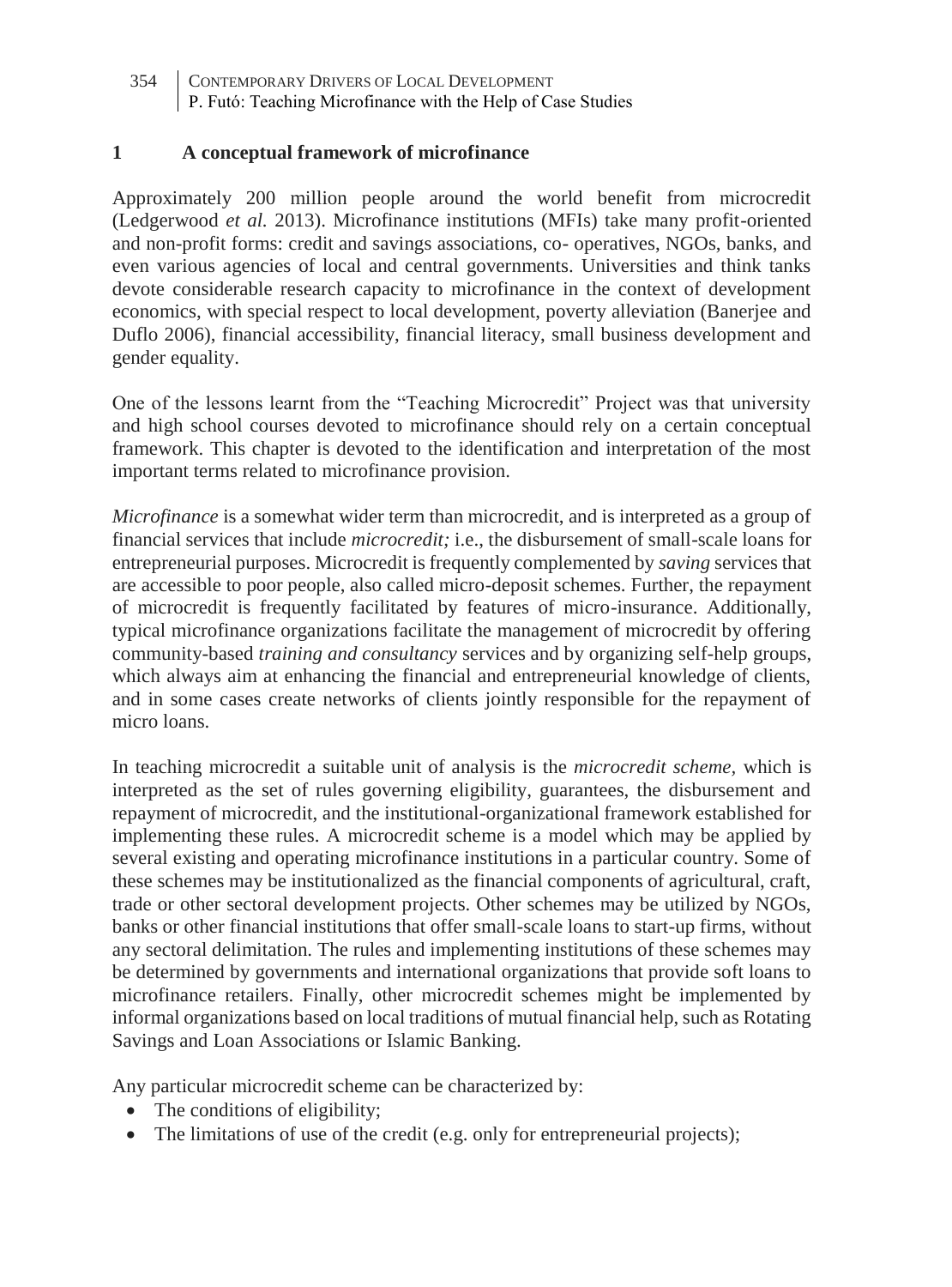- The average, minimum and maximum of the volume of individual credit;
- The interest rate:
- The existence and extent of securities and guarantees of repayment, with special respect to group guarantees and collateral;
- The extent and content of the accompanying business services offered to clients; and
- The policy area in which the investigated microcredit programme is used as an instrument (e.g. poverty alleviation, small business development, agricultural development, female empowerment, the empowerment of vulnerable ethnic groups or castes, etc.).

For educational purposes, it has been found useful to differentiate between two types of microcredit, namely *social and commercial* microcredit, albeit recognizing that there is a continuous spectrum between these two basic types. A series of case studies may be used to describe both types and to identify those cases where a microcredit scheme which was originally designed as an instrument of social policy has changed into a profit-oriented commercial enterprise.

*Social microcredit* is an innovative instrument of poverty alleviation. Social microcredit as a rule relies on the ideology that microcredit is a human right, thus society must consequently offer this opportunity to everyone, including poor people, as an act of solidarity. Social microcredit schemes are mostly operated by NGOs, by informal and formal savings associations, or by donor-driven temporary projects. These schemes usually disburse credit with a low interest rate, and do not require guarantees besides group guarantees and informal securities such as social capital, with special respect to trust. Such schemes in many cases are relatively permissive in the case of non-repaying borrowers. Theoretically, social microcredit schemes should be non-profit initiatives. In practice, their economic sustainability typically depends not only on sound management principles, but also on external grants or subsidies.

*Commercial microcredit* schemes are profit oriented. The declared aim of such schemes is the development of small enterprises by providing financial services to them. Most commercial microfinance schemes are economically sustainable because they apply a market-level interest rate, require various types of guarantees, and implement strict procedures in the case of defaulting borrowers. Commercial microcredit schemes are operated predominantly by financial institutes, including banks, but there are many borderline instances in which such schemes are offered by local associations, cooperatives and foundations. The typical target groups of commercial microfinance schemes are not necessarily poor people, but rather the entrepreneurial families of the middle-class.

*Connections with financial policy.* Governments in most countries regulate microfinance provision for the following purposes: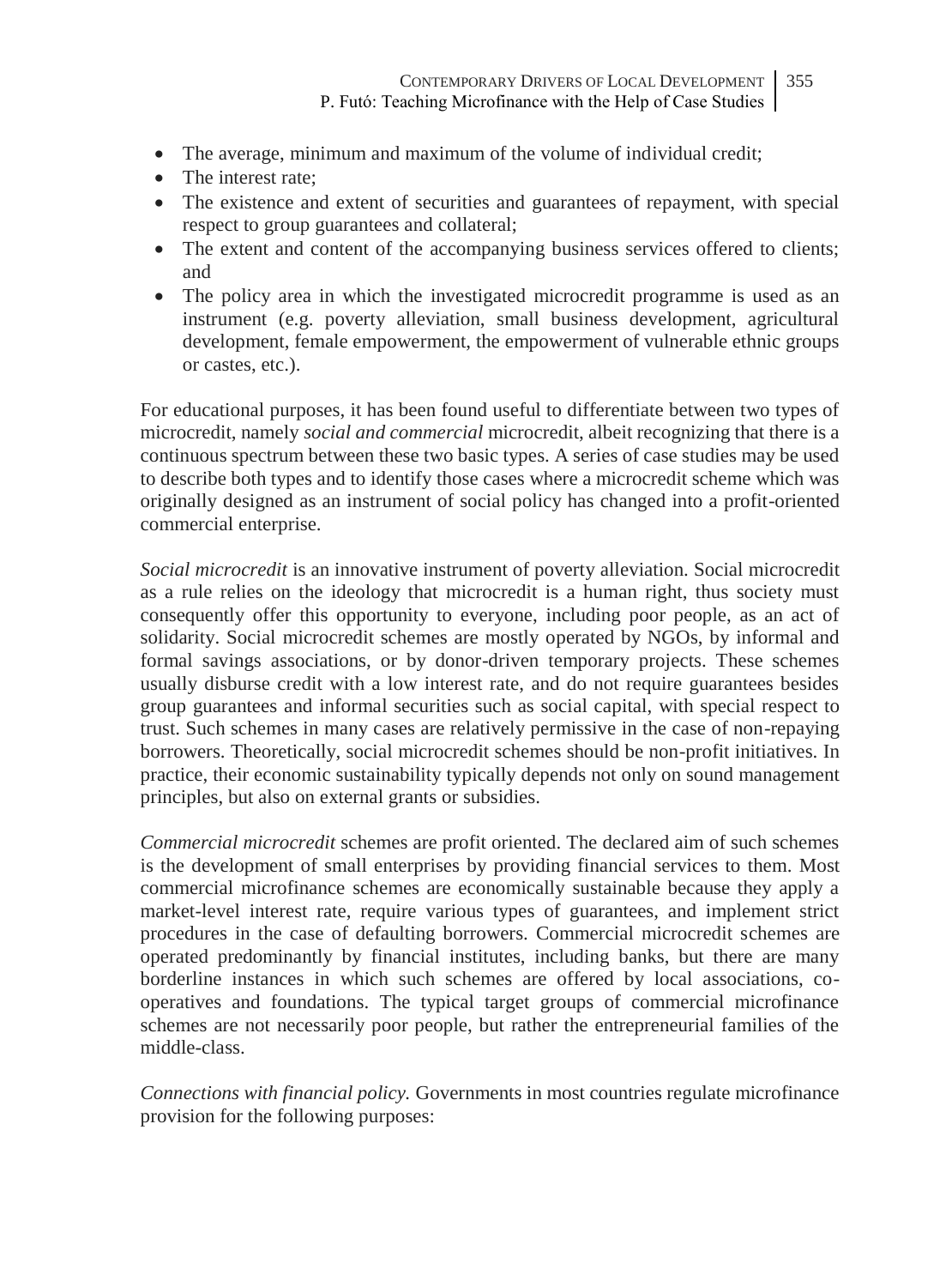- 356 CONTEMPORARY DRIVERS OF LOCAL DEVELOPMENT P. Futó: Teaching Microfinance with the Help of Case Studies
- To safeguard the financial stability of microfinance institutions, with special respect to ensuring the prudence of micro-deposit collection and micro-insurance;
- To establish the institutional framework for channeling government subsidies;
- To open the way to private loans / investors / donors by creating fair competition on micro-credit markets.

## **2 Issues under discussion**

Debates about how to develop the microfinance sector exist in almost every country. Moreover, there is a growing body of professional literature which questions the relevance, usefulness and even the raison d'étre of microfinance. The educational project has inevitably been confronted by various issues that critics (Bateman and Chang 2012), apologists (Yunus 1999), and scientific investigators of microfinance have discussed over the last three decades. The teaching of microcredit must touch upon these issues, many of which have served as research questions in scientific publications and dissertations. Indeed, many students of local development have investigated microcredit provision in their respective home countries in their dissertations, tackling one or more of the research questions listed below:

- Which types of microcredit programs are economically sustainable, and which types are donor dependent?
- Some microcredit schemes ask users to pay relatively high interest rates and require guarantees/ securities: is this compatible with the principle of poverty alleviation, and can these schemes be regarded as part of the solidarity infrastructure of the particular country?
- Is group lending feasible and sustainable? Is it moral and efficient to share the responsibility for repaying microcredit among various individual debtors?
- Is it acceptable to put moral pressure on defaulting debtors by using their existing social capital and social networks to coerce them to repay microcredit?
- Is it a feasible goal to turn a wide strata of poor people into successful self-employed persons and entrepreneurs with the help of small loans accompanied by some entrepreneurial training and consultation? Alternatively, is this outcome feasible only for a narrow group of persons?
- Microfinance is only one of the possible instruments for creating jobs locally what are the other, competitive approaches and which ones are more efficient?
- Can microcredit projects effectively alleviate and eventually reduce poverty? If yes, under what conditions?
- Is the impact of poverty alleviation measures measurable? Are the methods of randomized impact evaluation appropriate for assessing the poverty-alleviation impact of various microcredit schemes?
- Is commercial microcredit an instrument of social policy, or rather an instrument of SME development policy, or is it just a policy-independent financial product sold to entrepreneurial lower/middle-class clients?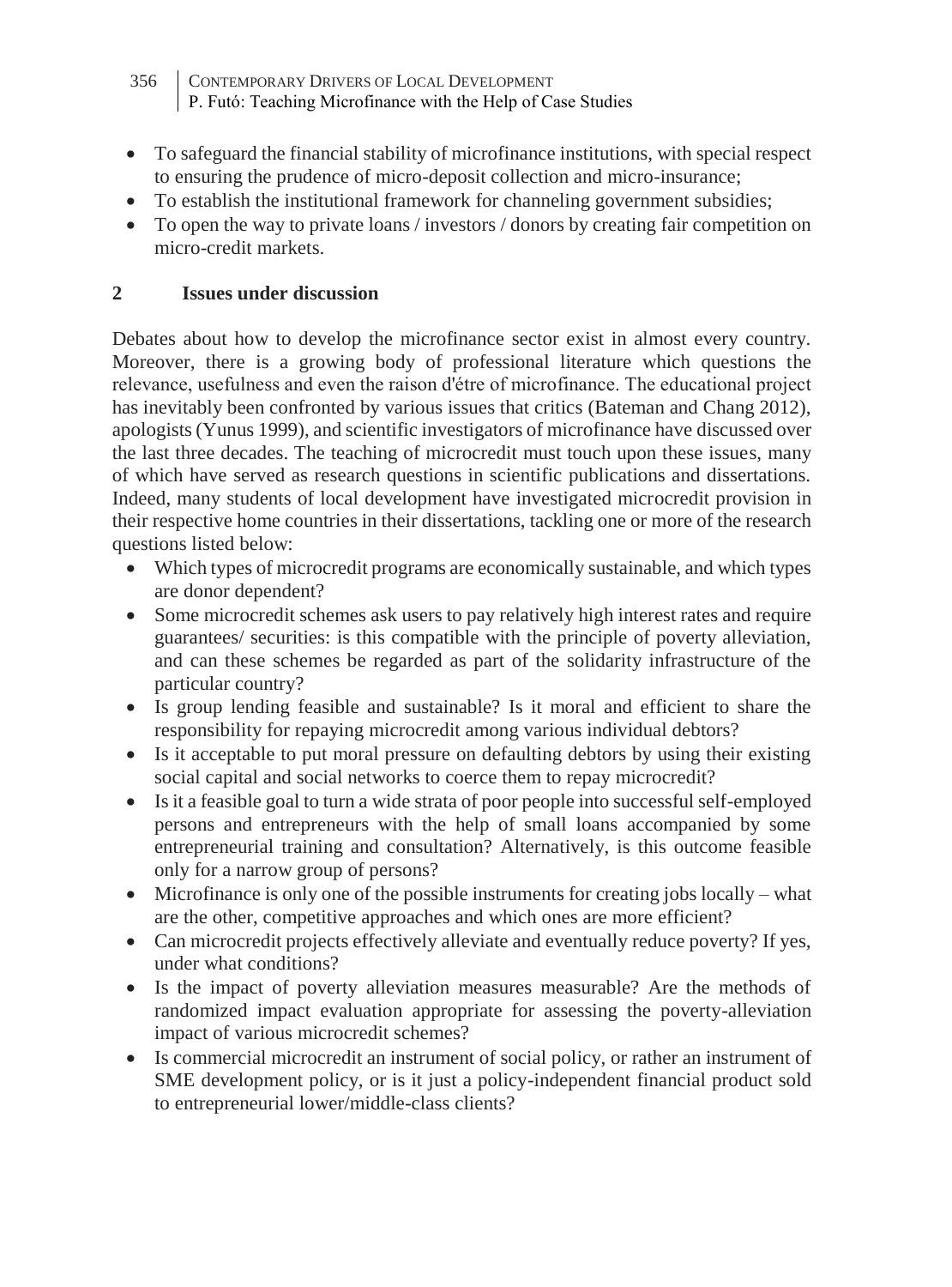- What is the optimal role of microcredit in financing small businesses? Should microcredit offer help only during the incubation of a business, or should working capital be periodically renewed with no defined end? In other words, should microfinance institutions avoid the long-term dependence of individual small businesses on microcredit?
- What are the specialties of microcredit provision in different cultures? In other words, how may we take into consideration cultural differences and informal and formal traditions of credit provision?
- Is it rational to compare the microcredit markets of a developing country with the microcredit market of a developed country?
- Is it rational to compare a social, non-profit microcredit scheme with a commercial, profit-oriented microcredit scheme?

# **3 How may we compare microcredit markets and schemes?**

Case studies are excellent educational instruments for highlighting, demonstrating and illustrating the above concepts and theories of microfinance. The project described in the introduction identified rich empirical material for comparing different types of microcredit schemes.

Microcredit schemes can be compared according to certain criteria, such as by:

- Identifying the beneficiary (or client) sectors, which are predominantly agriculture, crafts, and trade;
- Identifying the types or legal forms of targeted organizations, which are predominantly small enterprises, social enterprises and farming families;
- Identifying the typical parameters of MC provision; i.e. the sources of refinancing, the interest rate, the maximum and average interest rate;
- Describing the rules for guarantees; i.e., trust, social capital (e.g. group guarantees) or physical securities pledged as loan collateral (e.g. a house, or household objects);
- Describing the services that accompany microcredit provision, such as entrepreneurial training and consultancy, the organization of self-help groups, business facilitation by authorities (e.g. legal / administrative help in obtaining permits or complying with tax rules);
- Describing the policy interventions implemented to improve the entrepreneurial environment, such as the issue of microfinance regulations which enable microfinance organizations to collect deposits and sell insurance policies.

## **4 The case-study schemes**

The following two archetypal schemes were investigated in a North African country. Both schemes serve hundreds of thousands of families, farms and small enterprises.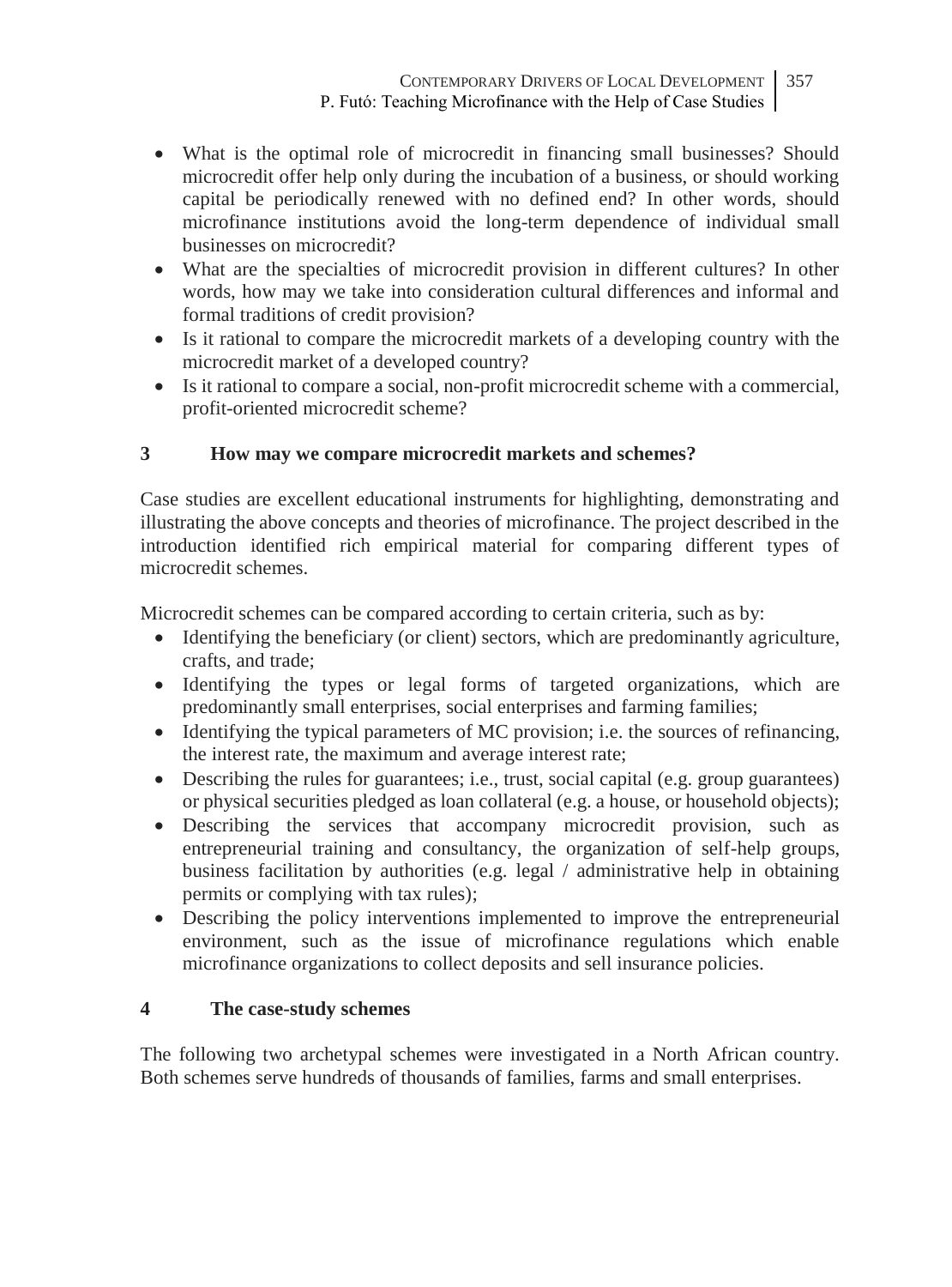#### 358 CONTEMPORARY DRIVERS OF LOCAL DEVELOPMENT P. Futó: Teaching Microfinance with the Help of Case Studies

In the North African country under investigation, the tradition of microcredit provision dates back a quarter of century. State intervention strengthened in the 1970s and 1980s with the establishment of state-sponsored regional development programs and urban development programs which assisted with employment creation through the promotion of handicraft and small-scale trading. Subsidized credit was the main mechanism of these intervention programs. In the 1990s, a series of regulations were issued specifically to establish and support the institutional framework of microcredit provision. By the year 2010, the country had developed a large microcredit market. The country is now host to a wide range of microcredit organizations which offer various types of microcredit schemes. The following paragraphs compare the two biggest of these. Micro- and family businesses in the country play an important role in the national economy with special respect to employment generation. The country is predominantly agricultural, therefore most businesspeople are farmers, but traders and artisans also play a significant role in the social fabric of settlements. The contribution of informal small businesses to employment creation and income creation is substantial in international comparison.

However, despite the combined efforts of the state and the private sector, the penetration of the microcredit sector remains limited and most of the target customers are excluded from funding. Despite the growth in the number of microcredit associations and their full territorial coverage of all the administrative districts of the country, the majority of microentrepreneurs eligible for micro- credit are still excluded from funding and suffer from problems with accessing finance.

*"Microcredit Scheme A"* functions according to the principles of social microcredit, which were enshrined into a microcredit law issued at the end of the 1990s. At the same time, a big state-owned bank and a guarantee fund were created from budgetary sources: these institutions guarantee the financial sustainability of this system. Loans are offered by a wide range of local associations, and a network of local offices covers the whole country. The refinancing of these associations by the above-mentioned state-owned bank occurs at preferential, subsidized interest rates. Additionally, the maximum interest rate for microloans has been fixed at 5%; i.e., at a rate much lower than the market interest rate, and the maximum size of loan permitted was also fixed per government decree. Microcredit associations are politicized in the sense that the members of the steering committees need to have the support of regional and local authorities. Microcredit associations have become a vehicle for promoting social harmony through maintaining subsidized interest rates. The beneficiaries of the scheme are predominantly agricultural farmers and artisans, and preference is given to start-ups. The scheme also supports social enterprises, entrepreneurs who create workplaces, and the generally financially underprivileged strata of society. Women represent almost half of the of clients of Scheme A. Women micro-entrepreneurs are considered more creditworthy, thus their funding requests are more readily accepted. As to the regional distribution of funds, applicants in less developed regions are more likely to receive micro-credit from microcredit associations than those in developed ones. Microcredit is frequently offered to families located in the vulnerable strata of society and also for projects that combat desertification.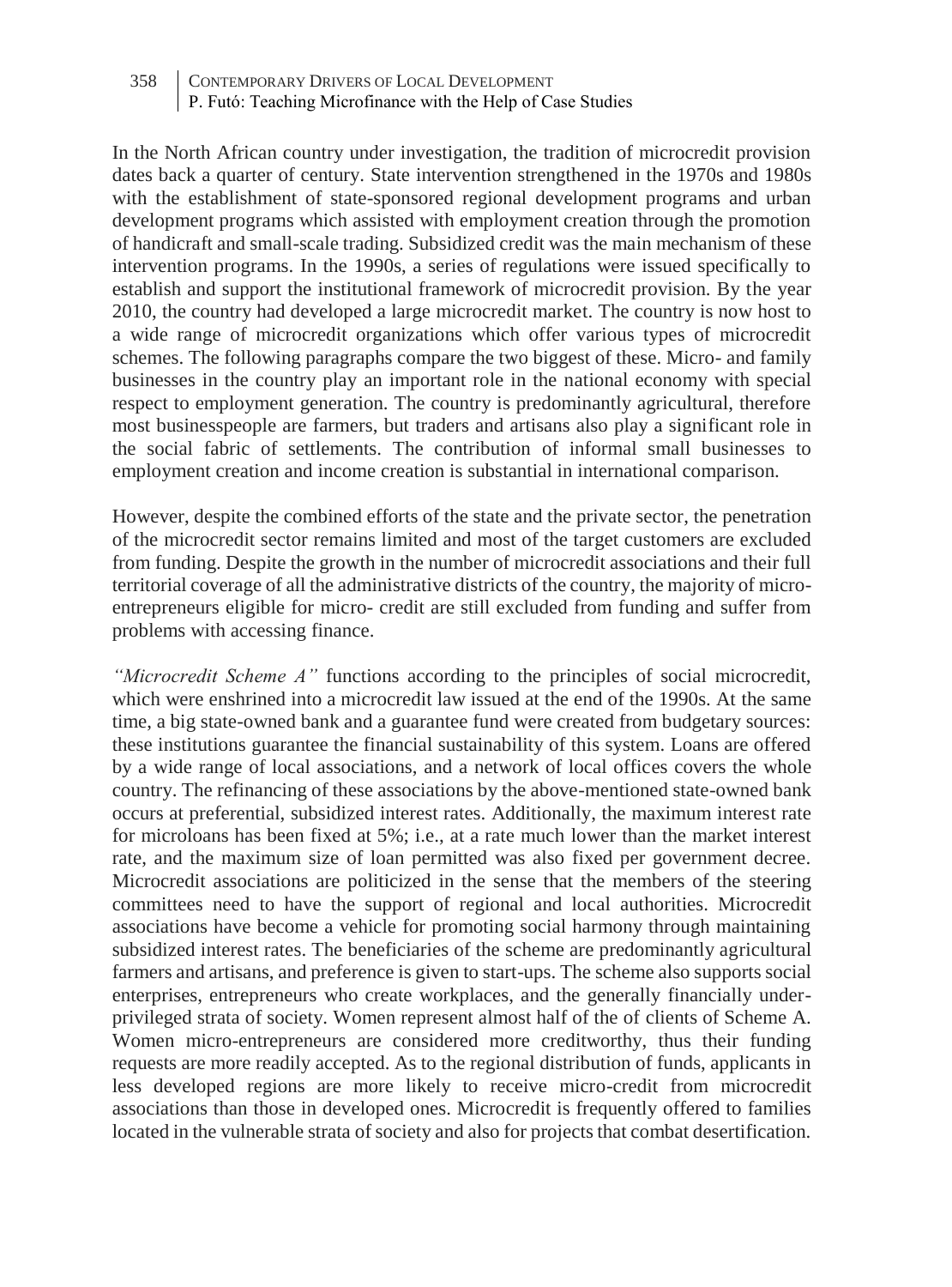*"Microfinance Scheme B"* started as an international NGO in the early 1990s, but was exempted from the stipulations of the microcredit law; i.e., it was not constrained by the official ceiling on interest rates (5%). Scheme B has benefited from a special permit which has allowed it to provide small loans by charging a high enough interest rate to cover its costs. Consequently, the scheme was able to borrow money both from international development organizations and commercial banks. In the early 2000s, due to the development of the regulatory framework, its legal form was changed into a limited liability company. Today it is the biggest of the microfinance institutions in the country. The interest rates applied by Scheme B go up to 25%, huge compared to those of Scheme A (maximum of 5%). Nevertheless, the repayment rate of Scheme B is almost 100%. Each time that a borrower repays their debt, they become eligible for new credit of a somewhat higher volume. Most borrowers want to maintain use of this scheme and use the loans without collateral offered by Scheme B as a source of working capital. Scheme B pays VAT and other taxes to the state. Scheme B has hundreds of thousands of borrowers, predominantly small businesses active in retailing and handicraft. The clients of Scheme B are predominantly female borrowers. The loan officers of Scheme B visit regularly clients and advise them on financial management issues related to their firms. The renewal of the loans may depend on whether the clients follow this advice.

In the investigated country there is wide consensus about the ultimate goal of microfinance: to develop a countrywide network of sustainable financial services for micro-entrepreneurs that enables them to better integrate into their socioeconomic environment. In spite of this consensus, there is still a very lively debate about the development of the sector. The inevitable shift towards commercialization has significantly increased the divergence of views about the microfinance industry and microfinance policy.

Due to some overlap of their target groups, the two schemes compete with each other. Since financial regulations regarding microfinance change frequently, the conflict between commercial and social microcredit organizations is demonstrated in their respective lobbying activity. Representatives of social microfinance have accused commercial schemes of being profit oriented and operating outside the "solidarity infrastructure" of the country. On the other hand, representatives of the leading commercial microcredit scheme have accused the incumbent social microcredit schemes of being donor-dependent, bureaucratic, and occasionally becoming instruments of local power policies. At the time of the educational project (described earlier) there was a strong and unsatisfied demand for microfinance products that microcredit associations based on the social microcredit model were unable to meet, and the commercial microcredit scheme was considered to be more successful and better disseminated than the social microcredit scheme.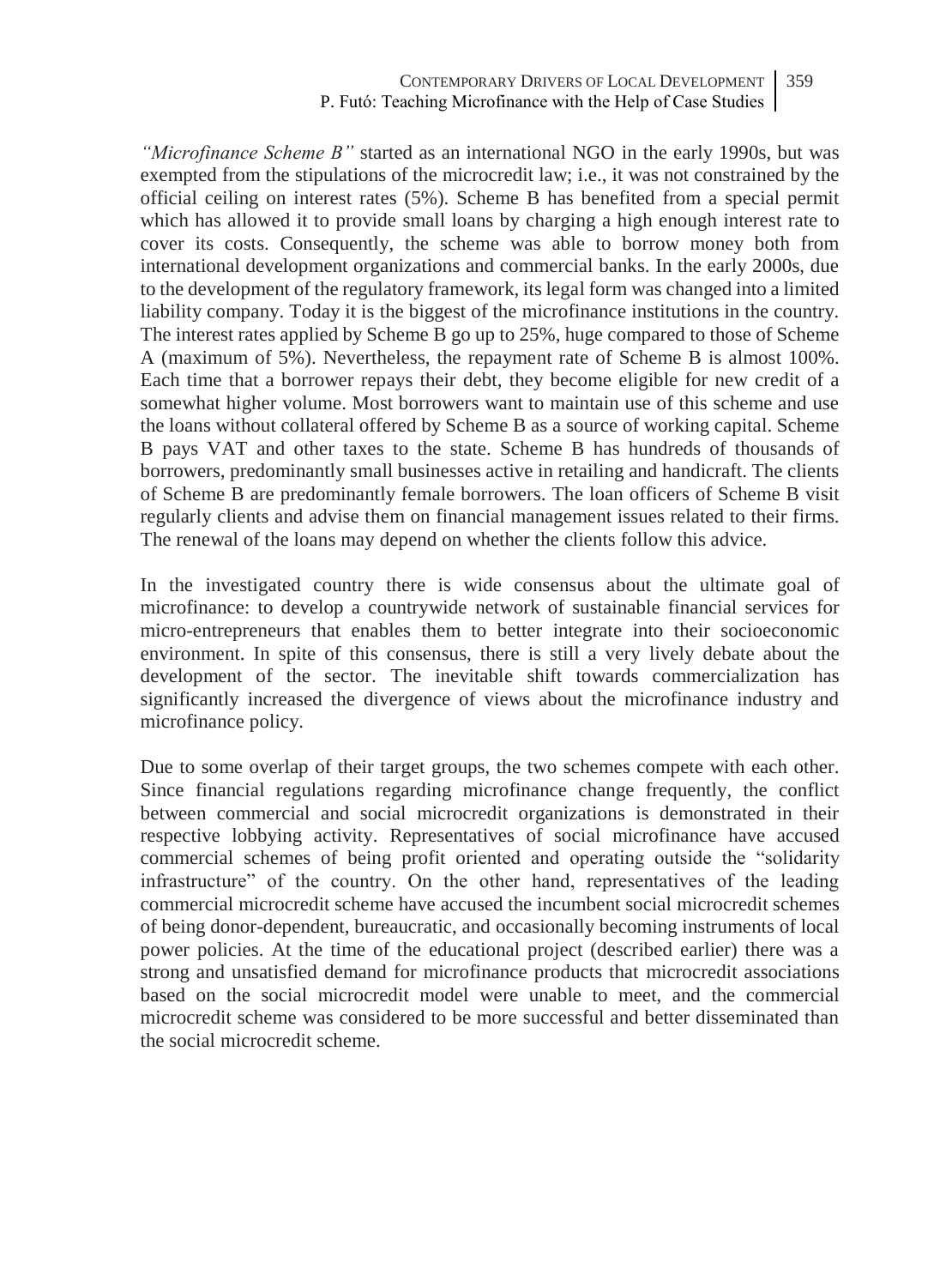360 CONTEMPORARY DRIVERS OF LOCAL DEVELOPMENT P. Futó: Teaching Microfinance with the Help of Case Studies

#### **5 Conclusions and recommendations**

The provision of microfinance to enterprising poor people, if properly done, is a widespread and efficient instrument for international development which is worthy of analysis and study at various levels of educational institutions. The visibility and acceptance of microfinance in schools and universities can be enhanced by analyses of the microfinance schemes of various developing countries based on professional literature and on fact-finding interviews with experts from microfinance institutions and their beneficiaries. The respective teaching activities should rely on specially trained trainers, curricula, textbooks, online sources and visual resources.

The examples of commercial microcredit schemes investigated herein support the hypothesis that commercial microcredit can be sustainable, and even profitable, but the target group is predominantly not the poorest stratum of society. On the other hand, the project could not find any social microcredit schemes that were not donor-dependent. Both types of schemes are efficient at creating jobs for the self-employed and, to some degree, additional, sustainable workplaces. The associated social cost per workplace created is relatively low, therefore microfinance schemes contribute to local development.

Both social and commercial microcredit schemes are legitimate and useful, because they:

- Improve the chance of self-employment for the poor;
- Promote local development and gender equality;
- Replace usury (moneylending);
- Fulfil a huge demand for both types of lending.

For the above-described reasons, the deliverables of the project advocate sustaining both types of microcredit schemes as efficient, parallel and overlapping instruments of poverty alleviation and small enterprise development. The microfinance markets of Europe and those of developing countries are comparable. The structure, dynamics and causes of poverty in Africa, Asia and the developed world are analogous to a large extent. A global development strategy for poverty alleviation that uses microfinance provision as an instrument makes sense and is feasible. Local poverty alleviation strategies should follow international recipes and national best practices in an adaptive but locally innovative way.